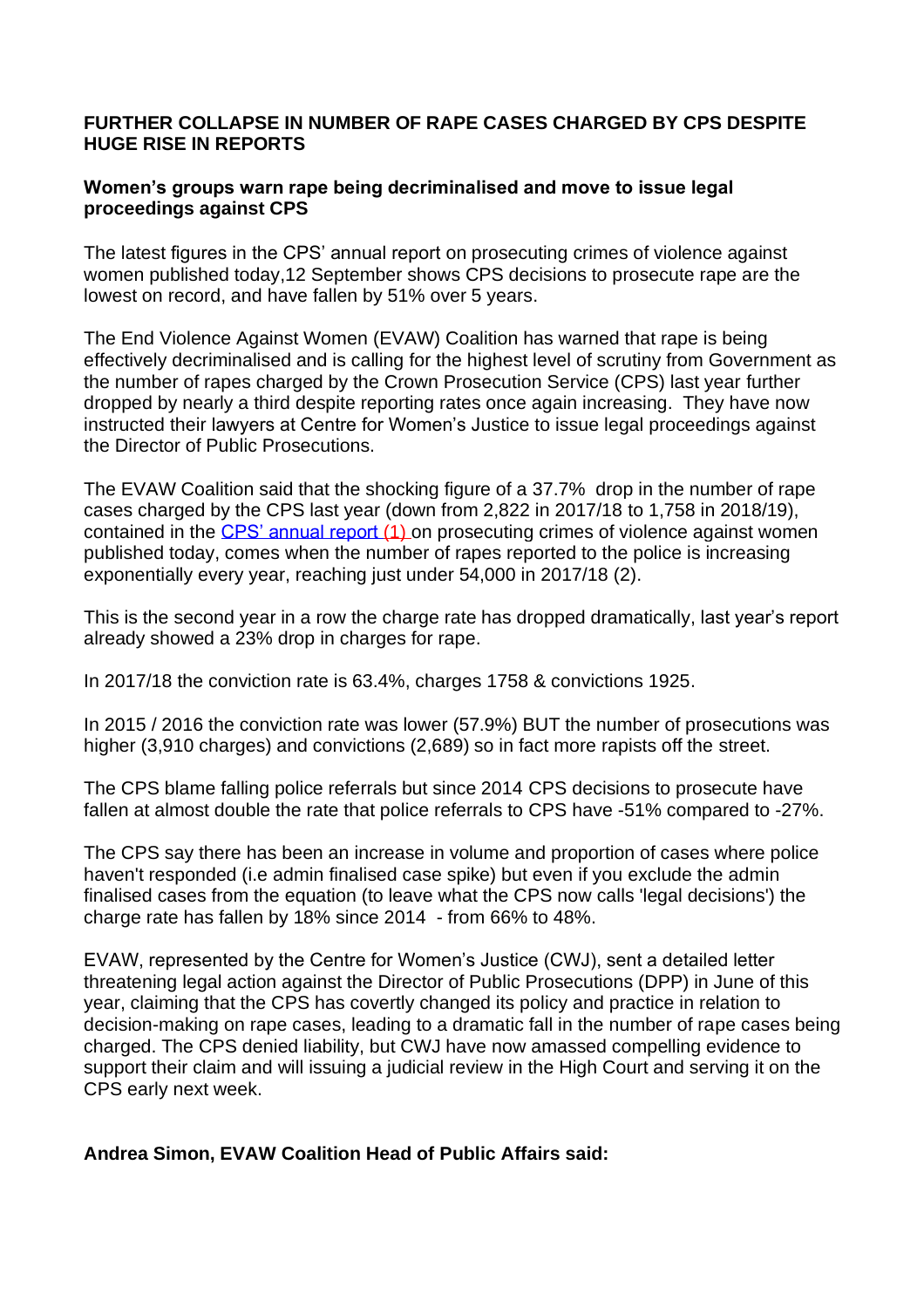"We need to remember that behind these figures lie real lives, these numbers represent real women subjected to rape, a crime which does enormous harm, who are then further victimised by a system that does not take them seriously."

"These shocking and unjustifiable failings speak to a clear and concerted shift in how the CPS have decided to prosecute rape and this is why we have instructed our lawyers at CWJ to now issue judicial review proceedings."

"Leadership across the CPS needs to answer for these figures which we say can only represent what is becoming the effective decriminalisation of rape. 919 convictions in a year where almost 60,000 rapes were reported is quite frankly horrifying."

"The failure to prosecute rape sends a clear message not only about disregarding justice for survivors, but also signals to rapists that they are safe to continue offending, knowing the likelihood they will be held to account is miniscule. Is this the type of society we want to live in? Is this deemed acceptable by our leaders?"

"Making excuses about digital disclosure, when we know that scrutiny of a complainants digital (and non-digital) life are being conducted routinely and out of all proportion in a fashion which we say scrutinises complainant credibility in a wholly exceptional way, is frankly shameful."

"This crisis in the justice system treatment of rape must receive urgent attention at the highest level of Government."

"In response to the dismal drop in charges last year, the Government announced an end to end review into the prosecution of rape in March 2019, but this review, now more than ever needs to ensure it is independent, robust and makes meaningful changes to fix this broken system."

## **Harriet Wistrich, Director of Centre for Women's Justice said,**

"The CPS have repeatedly denied that they have changed their approach to the prosecution of rape. They have variously blamed the fall in the number of cases prosecuted on the delays caused by disclosure demand post the Liam Allen case, and on the police for the failure to progress and refer cases. However, we have gathered evidence from a variety of significant sources which taken together provide a compelling picture that the primary cause of this collapse in prosecutions emanates from a deliberate change in the approach taken by the CPS dating back to late 2016."

"The Crown Prosecution Service have sought to deter EVAW by suggesting that this important charity could become liable to pay significant legal costs if they are unable to prove their case. EVAW are therefore renewing their request for donations from the public to their crowd justice campaign [\[link\]](https://www.crowdjustice.com/case/justice-after-rape/)"

EVAW say that the change in policy and practice at the CPS is having a real impact on women trying to get justice after being raped, including in cases like Rebecca's (not her real name) who in July 2017 reported she had been raped at knifepoint and held prisoner for two days by someone she had recently started a relationship with, a man who was known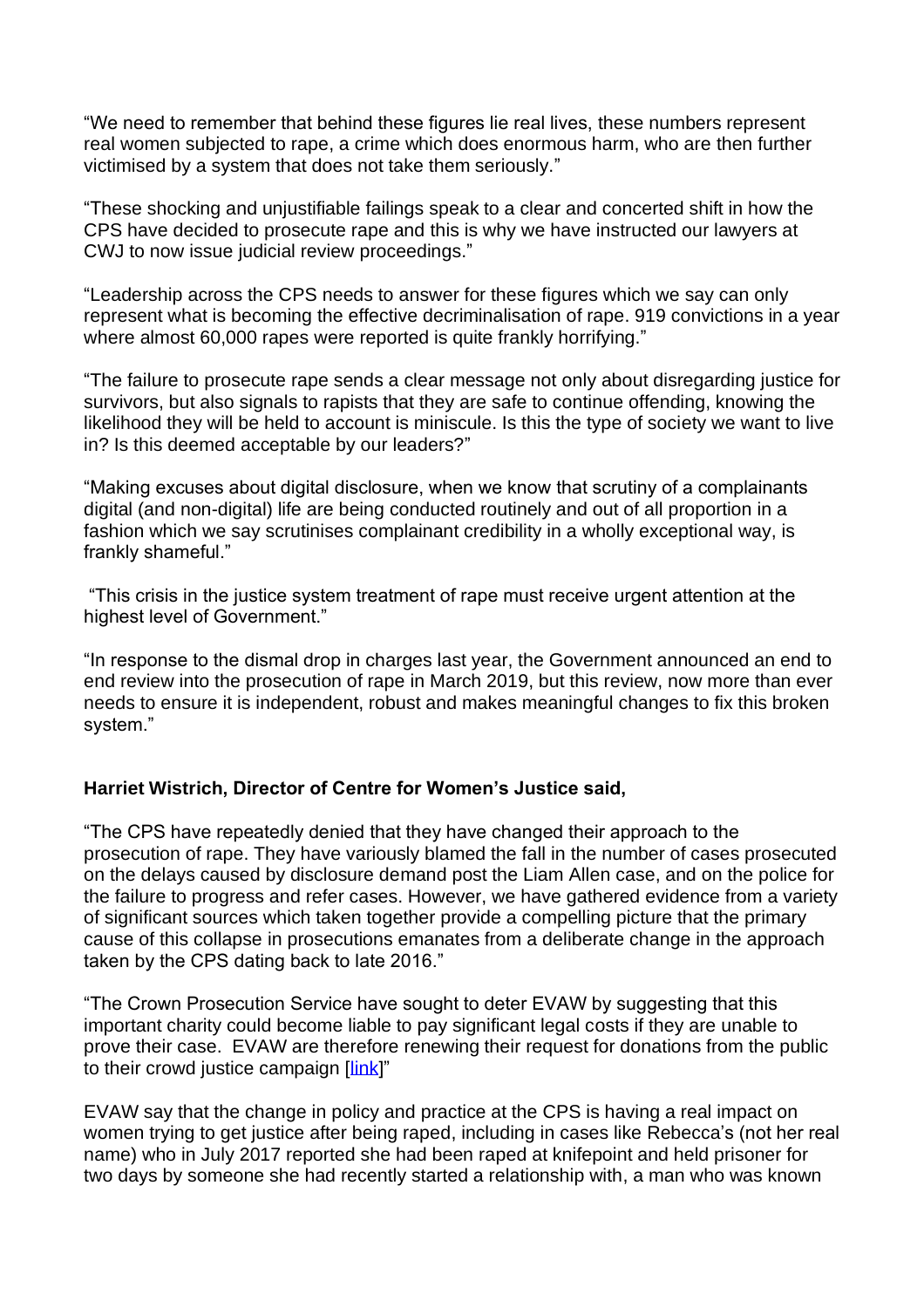by the police to be violent. Despite lots of evidence of violence against Rebecca, the CPS prosecutor dropped the case saying Whatsapp messages she had sent to placate her attacker could be misinterpreted by the jury.

## **Commenting today Rebecca said:**

"Rape is the only crime where the victims become the accused – the whole investigation was about me, my medical records, my previous behaviour, my character.

I was told by the police that I had a really strong case – my rapist was known to them, and unknown to me he had a history of violence against previous partners, plus I had evidence of the attack. But a judgement was made about my physical reaction to being raped not being the right one, and the CPS dropped my case. I was denied my day in court and this man was able to walk free and not answer for what he did to me - and if he could do that to me, he could do the same to someone else.

I was lucky to be able to access counselling through work to help me deal with the trauma of my attack, but I know that most rape survivors who seek support can't get it or find themselves on long waiting lists because of a lack of funding. I can't stress how vital it is that this support for victims is properly funded, it's life saving."

## **Further background and concerns**

In late 2017 and early 2018 there was huge media and political attention to problems with the disclosure of digital evidence to the defence, which the CPS responded to in January by announcing a [review](https://www.endviolenceagainstwomen.org.uk/disclosure-crisis-reveals-rape-investigations-are-still-all-about-victim-credibility/) of all live rape cases, despite it being clearly recognised that disclosure problems exist across crime types. The decision to exceptionalise rape and run this review, and the final report, are likely to have added to the narrative which is concerned that rape allegations are more likely to be false than other reports of crime, which [research](https://www.cps.gov.uk/sites/default/files/documents/legal_guidance/perverting-course-of-justice-march-2013.pdf) shows not to be the case. In fact, rape is very under reported. The EVAW Coalition and others concerned with women's access to justice gave [evidence](https://www.endviolenceagainstwomen.org.uk/evidence-disclosure-practice-risks-injustice-for-rape-victims/) to the Justice Select Committee setting out our concerns on the impact approaches to disclosure has on rape victims.

An Investigation by the Guardian last year [revealed](https://www.theguardian.com/society/2018/sep/25/revealed-uk-police-demanding-access-data-potential-rape-victims?CMP=share_btn_tw) the extremely intrusive requests for permission to access all electronic devices and personal records, including health, social services and school records, are routinely made by some police forces to those who report rape before they begin an investigation. Women's organisations are very [concerned](https://www.endviolenceagainstwomen.org.uk/postcode-lottery-foi-reveals-what-rape-victims-are-asked-to-sign-away-to-the-police/) that the knowledge of this level of intrusion and scrutiny is profoundly anxiety-inducing for many rape survivors who are contemplating reporting, and may be a significant inhibitor.

In March this year the Government announced a review of the criminal justice response to rape (2). Also in March survivor Fern Champion launched her campaign about the lack of funding and therefore access to support and counselling for rape survivors(3).

In June EVAW announced a Judicial Review of the CPS for failure to prosecute rape(4).

Home Office statistics in July showed only 1 in 65 cases are being charged (5).